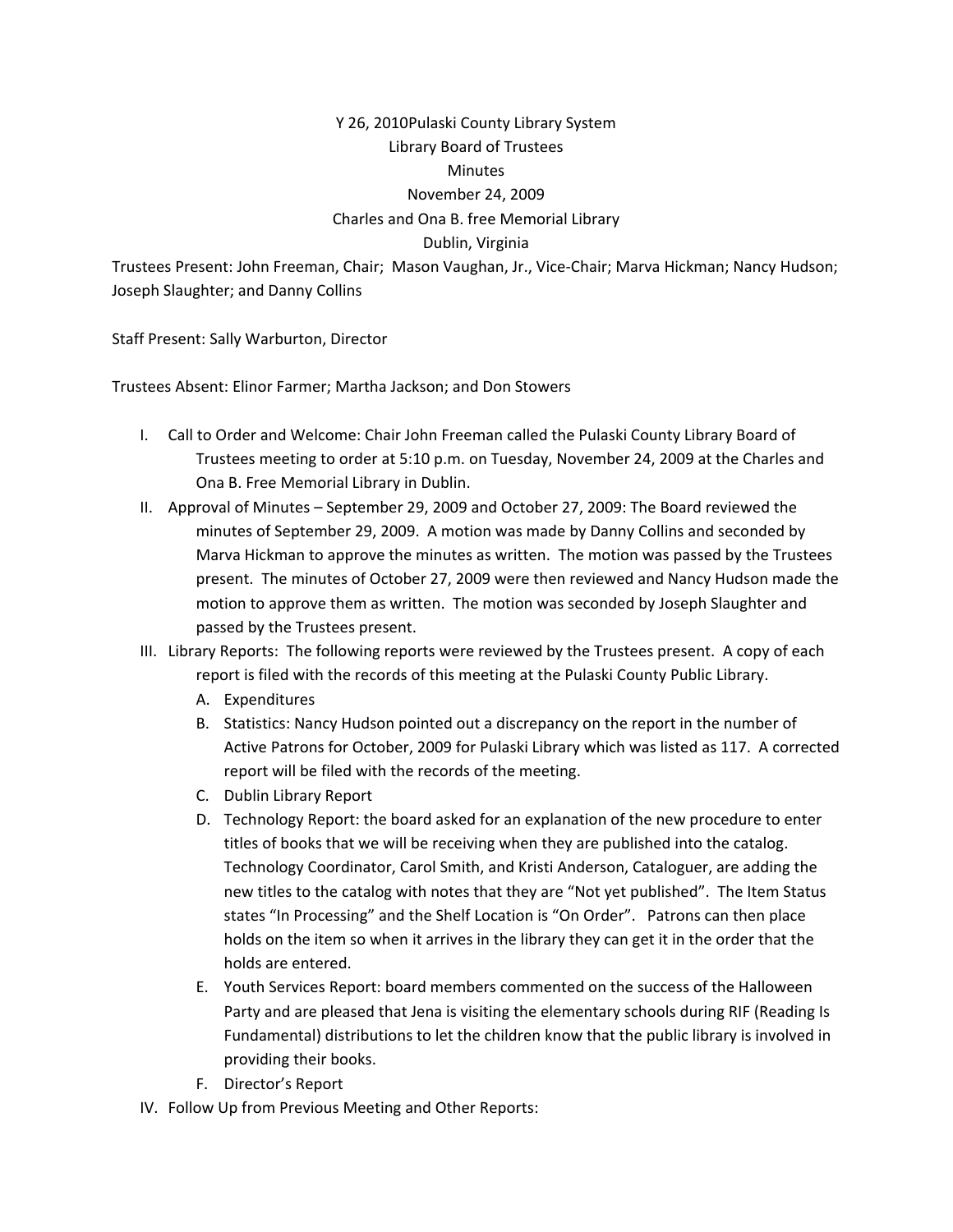- A. Guidelines for Belle the Cat at Charles and Ona B. Free Memorial Library: no new report.
- B. Library Policy: Collection Development Policy will be reviewed in January, 2010.
- C. Patron Issue: The patron who is disrupting library services at Pulaski Public Library with his body odor has been referred to the Pulaski County Department of Social Services. While the problem hasn't been solved it has improved. The citizens who attended the October Board Meeting expressed their appreciation for being heard and the response to the issue.
- D. Nominating Committee: Nancy Hudson has been asked and agreed to chair the Library Board for 2010. The Committee has asked that the Board of Supervisors appoint Nancy Burchett to take the position that Marva Hickman will be vacating on December 31, 2009. The committee suggested that Ms. Burchett be asked to accept the role of vice‐ chair. John Freeman stated that someone who is not yet on the board could not be asked to assume this position and Mason Vaughan agreed to remain vice-chair until such time that someone else wishes to assume that role. Mr. Freeman also encouraged board members to call the Board of Supervisors to support Nancy Burchett's appointment or to suggest other names for consideration. Marva Hickman moved to accept the nominations for chair and vice‐chair for 2010. The motion was seconded by Danny Collins and passed unanimously.
- E.  $20<sup>th</sup>$  Anniversary of Free Memorial Library: the board suggested that staff move ahead with planning a celebration in April, 2010.
- V. New Business
	- A. Holiday closing: the board approved allowing staff to decide if the library will close at 5:00 pm or stay open evenings December 28‐31. This decision will be based on availability of staffing. Closures will be posted at least 2 weeks prior to the holidays.
	- B. Christmas display: a request has been made to display a crèche in the display case at the Pulaski Library. The Board decided that, while legal with the addition of other Christmas symbols, would not be appropriate in a public building as it would not be taking into consideration the Jewish and Muslim holidays that also occur in December.
	- C. Library charges: Sally explained several fees which are being charged at the libraries and requested approval for some changes. The \$5 processing fee for lost books will now be included in the replacement cost of the book rather than as an additional fee. Staff will review the replacement costs of the books. The cost to scan to email will change from \$.50 for the first 5 pages + \$.25 per additional page, to \$.50 to scan to email. Staff will also consider charging \$1 per book requested via interlibrary loan to help defray the postage cost. Mr. Collins asked how this would affect patrons requesting ILL via telephone. Staff will take this into consideration.
	- D. Trustee listserv: the board was advised that a new listserv is up and running. Anyone wishing to receive the posts can join at http://www.listlva.lib.va.us/cgibin/wa.exe?A0=TRUSTEES This link will be sent to members by email.
	- E. Financial Disclosure Statement: County Administration has requested that a Financial Disclosure Statement be submitted by all board members. Copies will be sent to